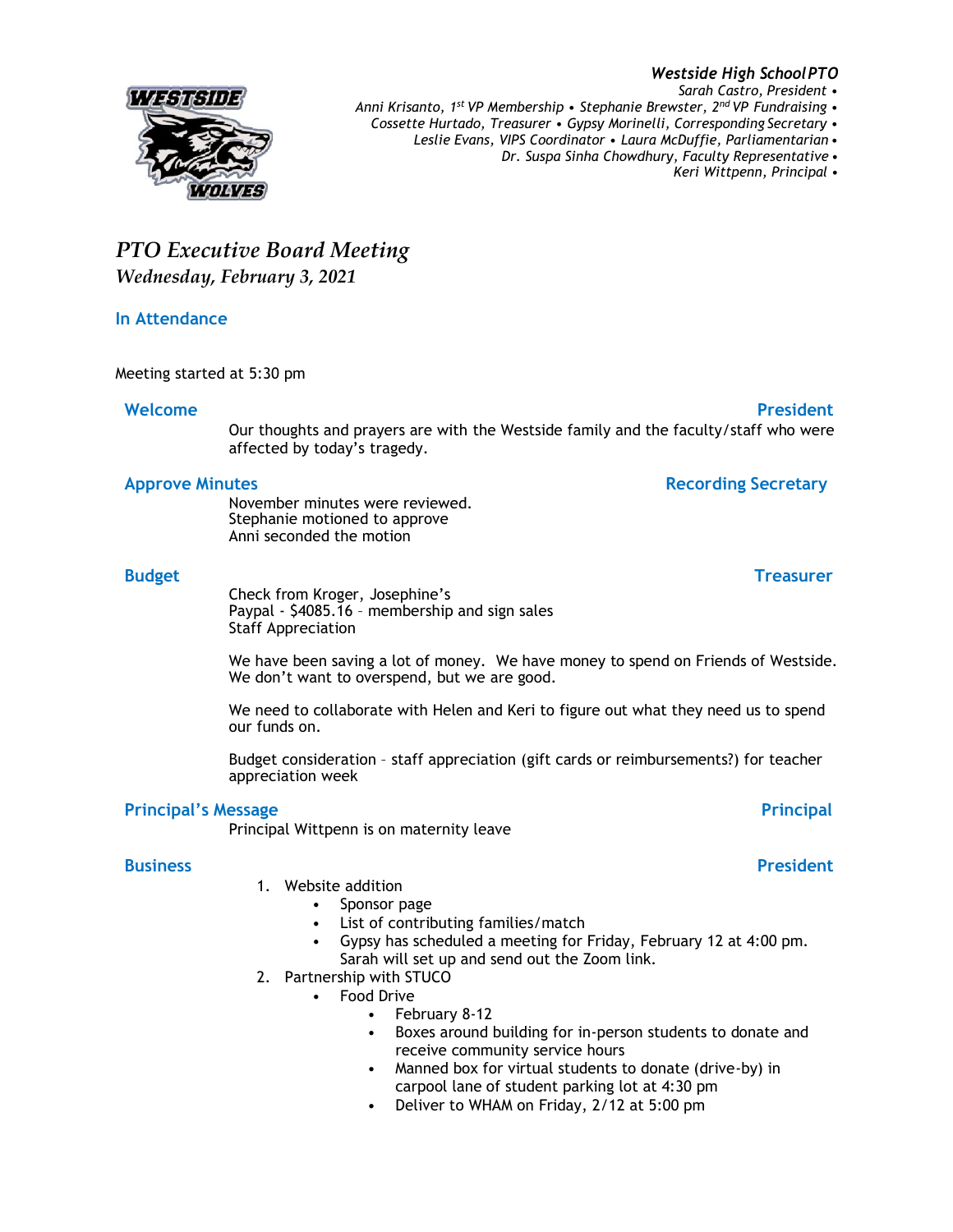### Westside PTO Executive Board Meeting

- Metro Cards with Wraparound services
	- Wil Smith is Westside Wraparound Services Specialist
	- We purchased 30 \$35 HEB gift cards that can be used to fill the students' Q-cards for Metro
	- Friends of Westside account
	- \$750 authorized
- 3. Committee Activities

| <b>Executive Reports</b> |                                                                                                                                                                                        | <b>Corresponding Secretary/Parliamentarian</b> |                    |  |
|--------------------------|----------------------------------------------------------------------------------------------------------------------------------------------------------------------------------------|------------------------------------------------|--------------------|--|
| Membership               | Membership #'s and recruitment                                                                                                                                                         |                                                | Anni Krisanto      |  |
|                          | We have around 95 members and we are still asking for people to reach out,<br>especially to faculty members.                                                                           |                                                |                    |  |
|                          | Last year we had a large # of faculty participating. This year we do not have as many<br>staff members-Dr. Chowdhury wants to bring it up at February faculty meeting                  |                                                |                    |  |
| <b>Fundraising</b>       |                                                                                                                                                                                        |                                                | Stephanie Brewster |  |
|                          | We have nearly broke even on yard sign sales.<br>Update on the spring fundraisers.                                                                                                     |                                                |                    |  |
|                          | We are ready to start a campaign, but we need a specific target                                                                                                                        |                                                |                    |  |
| <b>VIPS</b>              | Staff Appreciation and upcoming events<br>Staff Appreciation was well received. Need everyone to go through VIPS-they are<br>doing a book drive (include in next newsletter-scan code) |                                                | Leslie Evans       |  |

### **New Business President**

Spring Activities—

- 1. Senior scholarships—can we give more scholarships? Can we invest in scholarships for challenge; Friends of Westside or recognize certain teachers as a special scholarship for hardship this year? We will revisit the amounts and how many at our April meeting
- 2. Senior activities—no prom; there will be a large senior picnic
- 3. Staff Appreciation—start thinking of what we want to give the staff for staff appreciation at end of April.
- 4. Westside Showcase: Sarah and Laura volunteered to send in a quick video discussing their experiences with Westside High School. Jane Miller has requested that it be 90 seconds (Short and sweet) that can be shot on a smart phone. Jane needs this before Monday, February 8

Meeting adjourned at 6:30 pm